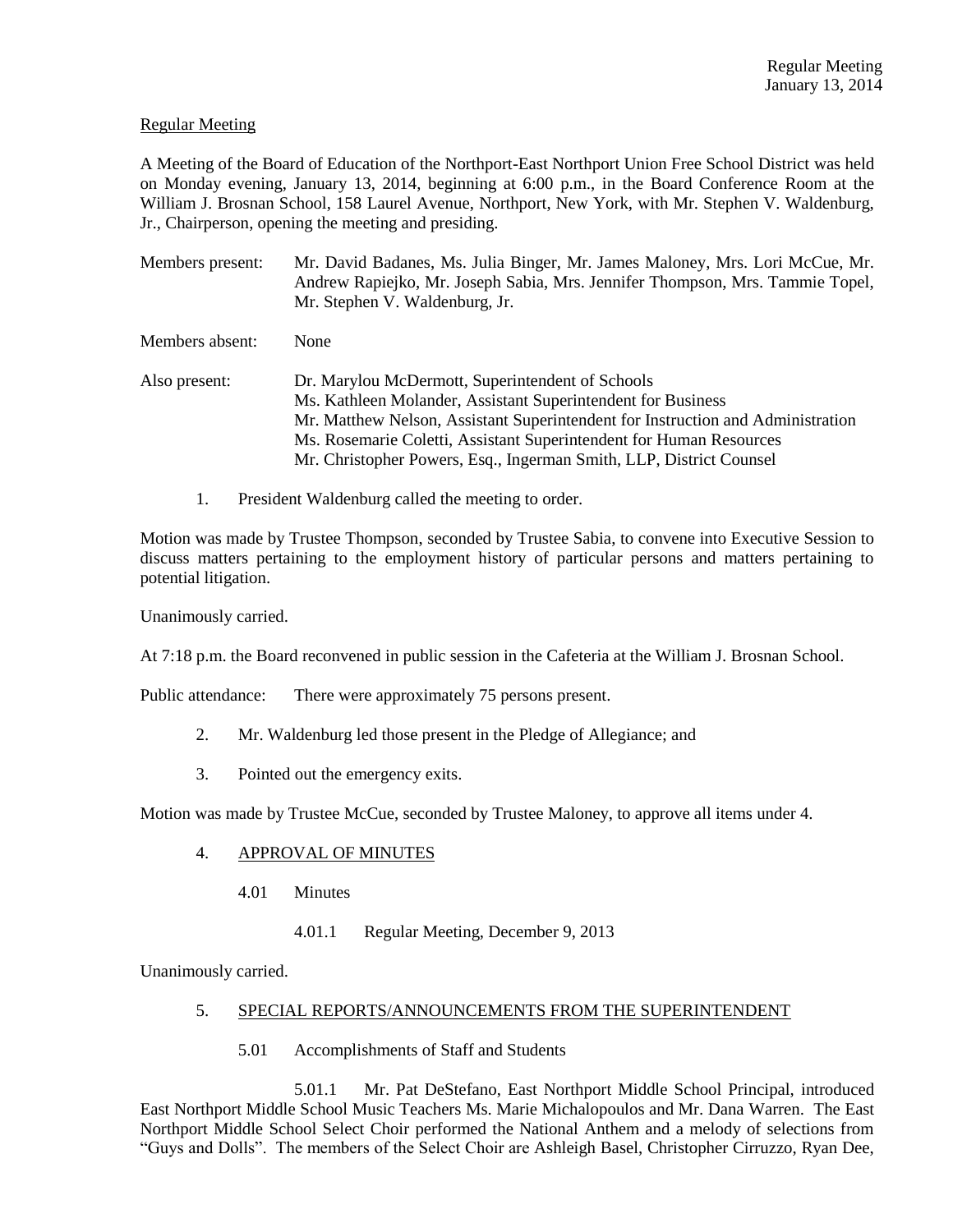Sophie DeFalco, Halle Devins, Isabella Donneruno, Samantha Downey, Jennie Dworkin, Rafiq Elkiki, Aidan Fee, Taryn Feuer, Kyle Flanagan, Jenna Goz, David Goz, Julia Hahn, Leilani Kaiser, Caitlin Kavanaugh, Joseph LaBua, John LaBua, Brian Leahy, Joseph Mackay, Erica Marill, Christina Medaglia, Zoe Perles, Marisa Piscitelli, Megan Schiede, Dana Schoeps, Jenna Sheinhartz, Gabriel Sherman, Benjamin Strait, Matthew Tallman, Madison Tamayo, Gabrielle Teiner, Zoe Warren, Shannon Wines, Simon Wintch, and Atticus Wintch.

Mr. DeStefano also presented a video entitled "Life at ENMS"

5.01.3 Ms. Denise Keenan, Northport High School Assistant Principal, introduced Ms. Alison Schwabish, Academy of Finance Coordinator and Academy of Finance teachers Kristen Cogan, Toni McIntosh, Lisa Pfisterer, and Elizabeth Price. Ms. Schwabish introduced the following AOF student officers: Cassidy Brown, Blake Ferris, Lily Guo, Katherine Kippley, Brian Ludemann, Megan Nogan, Robert Rizzo, Jennifer Ruder, Matthew Sokol and Joshua Sydney. The student officers presented on the program including AOF course offerings, experiential opportunities, business competitions, extracurricular opportunities that support the AOF Program, business partnerships, internship opportunities, and college and career ready skills.

## 5.02 For Information: Upcoming Meetings

President Waldenburg reviewed the upcoming Board meetings of January  $27<sup>th</sup>$  and February  $10<sup>th</sup>$ .

Dr. McDermott asked for a moment of silence in memory of East Northport Middle School Teacher Leslie Spanko, student Frankie Pitti, and Pulaski Road School Custodian William Moschini.

# 6. COMMUNICATIONS

6.01 Letter from Ms. Allison C. Noonan, received December 20, 2013, re: Protection of students' privacy and opt-out of inBloom.

Ms. Noonan stated that she would like her letter read into the minutes of the meeting.

President Waldenburg stated that Ms. Noonan's letter was regarding deleting student data from the inBloom system.

Dr. McDermott stated that the District takes the privacy of student records very seriously, following state law.

Mr. Nelson stated that the District provides certain student data to BOCES which in turn provides that data to the state. Mr. Nelson stated that the state has contract with inBloom to store the data rather than having its own data center.

There was a long discussion regarding demographic data, enrollment data, program data, FERPA, No Child Left Behind, Race to the Top, federal government data requirements, unintentional breech of student data, and IEP Direct.

## 7. PUBLIC PARTICIPATION

Name Comment

Magister L. John Friia Requested the Board consider returning Latin to the curriculum and invited Resident the Board and Administration to attend a Latin Certamen on April  $9<sup>th</sup>$  at Stony Brook University. Mr. Friia stated that students that take Latin tend to become more proficient in math and science and noted that better than 75% of the Intel semifinalists have Latin as part of their curriculum.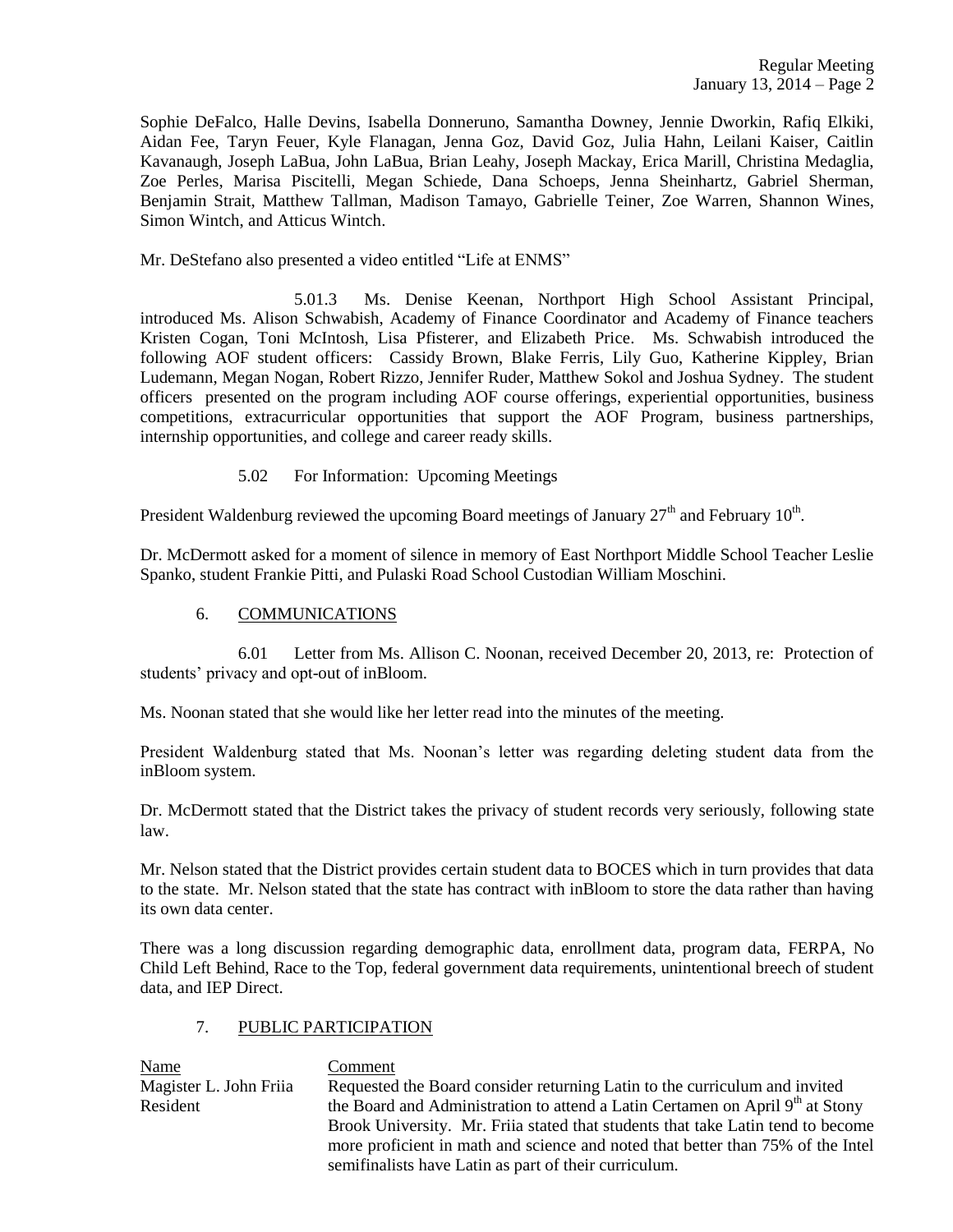There was a brief discussion regarding the World Language curriculum and how enrollment is driven. Vice President Thompson requested an overview from World Languages Chairperson Nesfield on how students are surveyed regarding future course offerings.

# 8. SUPERINTENDENT'S REPORT, GENERAL – FOR BOARD ACTION

Motion was made by Trustee Waldenburg, seconded by Trustee Badanes, to approve item 8.01 including addendum resolution discussed in Executive Session.

8.01 Personnel Action Report, dated January 13, 2014, attached and made part of the official minutes, including addendum resolution.

Unanimously carried.

President Waldenburg announced the following retirements: Ms. Alicia Atlas, Northport High School English Teacher, 34 years of service; Mr. Robert Shertzer, Dickinson Avenue Elementary School Teacher, 43 years of service; Ms. Agnes Caillat, East Northport Middle School Cook, 25 years of service; and Mr. Robert Jones, Districtwide Bus Driver, 35 years of service.

Motion wade made by Trustee McCue, seconded by Trustee Sabia, to approve the remaining items under 8. and all items under 9.

8.02 Schedule J – Committee on Special Education, dated January 13, 2014, attached and made part of the official minutes

8.03 Adopting the 2014-2015 Schedule of Voting Details

## 9. SUPERINTENDENT'S REPORT, FINANCIAL – FOR BOARD ACTION

9.01 Taking specified action on the following BIDS:

## EDUCATIONAL:

9.01.1 AWARD: Transportation for District Students with Disabilities and District Students Attending Out-of-District Schools

9.02 Declaring the attached selected equipment as surplus and approving disposal in accordance with Board policy

9.03 Approving the following resolution:

"BE IT RESOLVED, that in accordance with Board Policy and State Regulations, the Board of Education approve the appointment of Mr. Paul Rosen to serve as Impartial Hearing Officer for the purpose of conducting an impartial hearing in accord with Policy 4321, Program for Students with Disabilities Under IDEA"

9.04 Approving the following donations to the District:

9.04.1 \$300.00 from Charles and Barbara Tragna to the Lt. Commander Christopher Tragna Scholarship

9.04.2 \$200.00 from The Suffolk County Music Educators' Association, Inc. to the Robert and Marjorie Krueger Scholarship

9.04.3 \$500.00 from Home Depot Foundation Matching Gift Program to the Lt. Commander Christopher Tragna Memorial Scholarship

9.04.4 \$200.00 from Gene Madiou to the Rose Ann Madiou Scholarship Fund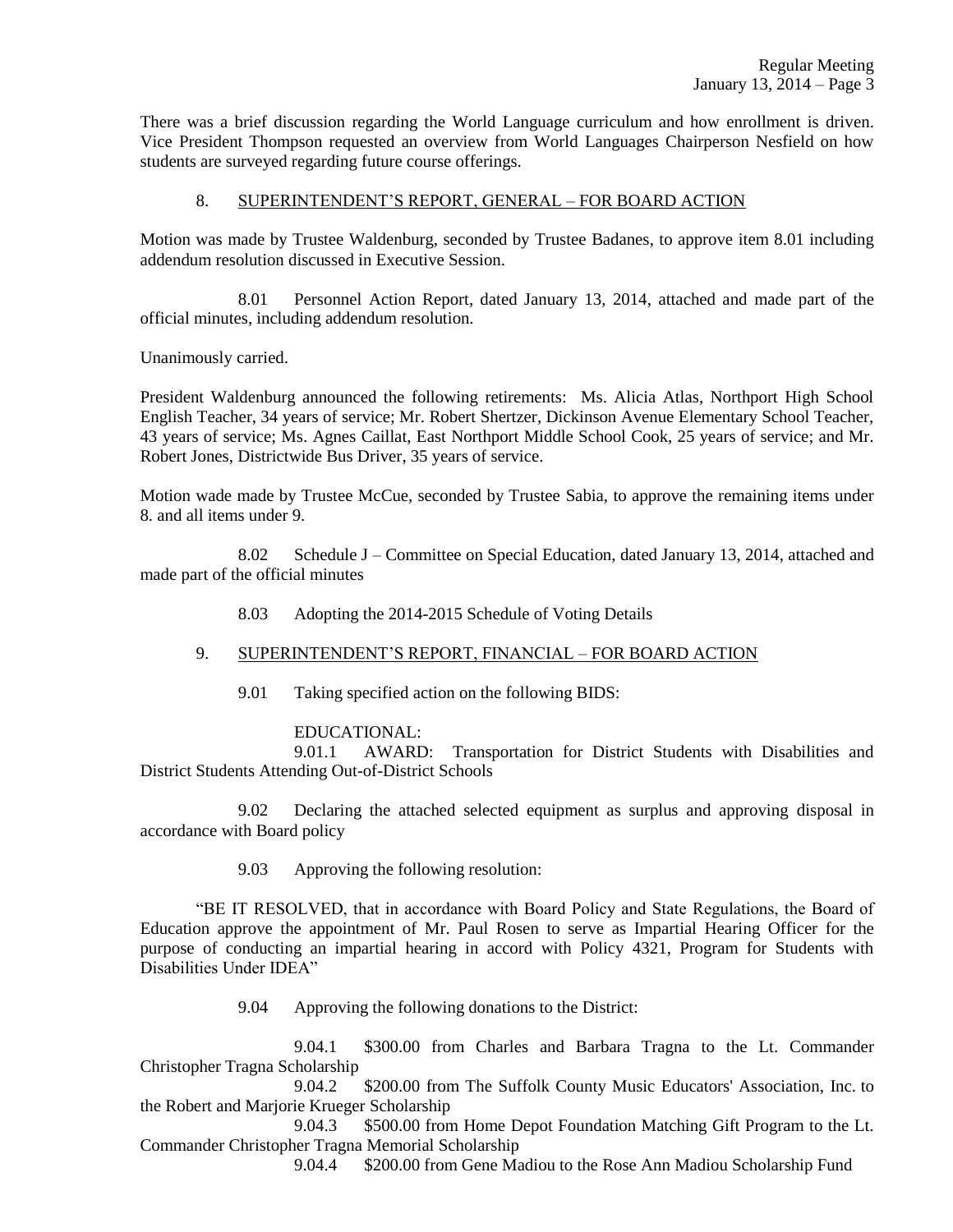9.04.5 A Cannon G-9 digital camera from Peter Lee to the Visual Arts Department at Northport High School, value estimated by the donor to be approximately \$150.00

9.04.6 50 bracelets to support Challenge Day at Northport High School from Mrs. Diane Filingeri, value estimated by the donor to be approximately \$300.00

9.04.7 \$10,000.00 from David James to the Deborah A. Shavalier Memorial Scholarship

9.05 Approving the following resolution:

"BE IT RESOLVED, that the Board of Education hereby gratefully accepts a donation of \$672 from Northport-East Northport residents whose names are more fully set forth in the attached document, for the purpose of the Northport High School Introduction to Dance, Musical Theater and Tri-M trip to New York City on March 12, 2014 and increase the 2013-2014 budget code A2110.4161.30.2903 by \$672 for this purpose.

BE IT RESOLVED, that the Board of Education hereby approves an increase in the revenue code A2705 of the 2013-2014 budget by \$672 with the understanding that this increase in revenue is the result of donations from Northport-East Northport residents."

9.06 Approving the following resolution:

"BE IT RESOLVED, that the Board of Education hereby gratefully accepts a donation of \$855 from Northport-East Northport residents whose names are more fully set forth in the attached document, for the purposes of covering the cost of transportation for a Northport High School Urban Studies class field trip on December 5, 2013, and increase the 2013-2014 budget code A2110.4161.30.2903 by \$855 for this purpose.

BE IT RESOLVED, that the Board of Education hereby approves an increase in the revenue code A2705 of the 2013-2014 budget by \$855 with the understanding that this increase in revenue is the result of donations from Northport-East Northport residents."

9.07 Approving a Rider to Agreement between the Board of Education of the Northport-East Northport Union Free School District and Jiten Hotel Management, as Owner of Comfort Inn Randolph (NHS Orchestra)

9.08 Approving a License and Operating Agreement between the Northport-East Northport Union Free School District and Kaplan K12 Learning Services, LLC (NHS Sat Prep)

9.09 Approving two Riders to Agreements between the Northport-East Northport Union Free School District and John W. Engeman Theater at Northport (FAS)

9.10 Approving a Rider to Agreement between the Northport-East Northport Union Free School District and John W. Engeman Theater at Northport (OAS)

9.11 Approving a 2013-2014 Agreement between the Northport-East Northport Union Free School District and Reach for the Stars Tutoring, Inc.

9.12 Authorizing the Board President to sign a contract with the following school districts to provide health services for Northport-East Northport students attending schools in that district during the 2013-2014 school year:

9.12.1 Jericho Union Free School District, fifteen (15) students attending Long Island Lutheran Middle School/High School # \$952.34, totaling \$14,285.10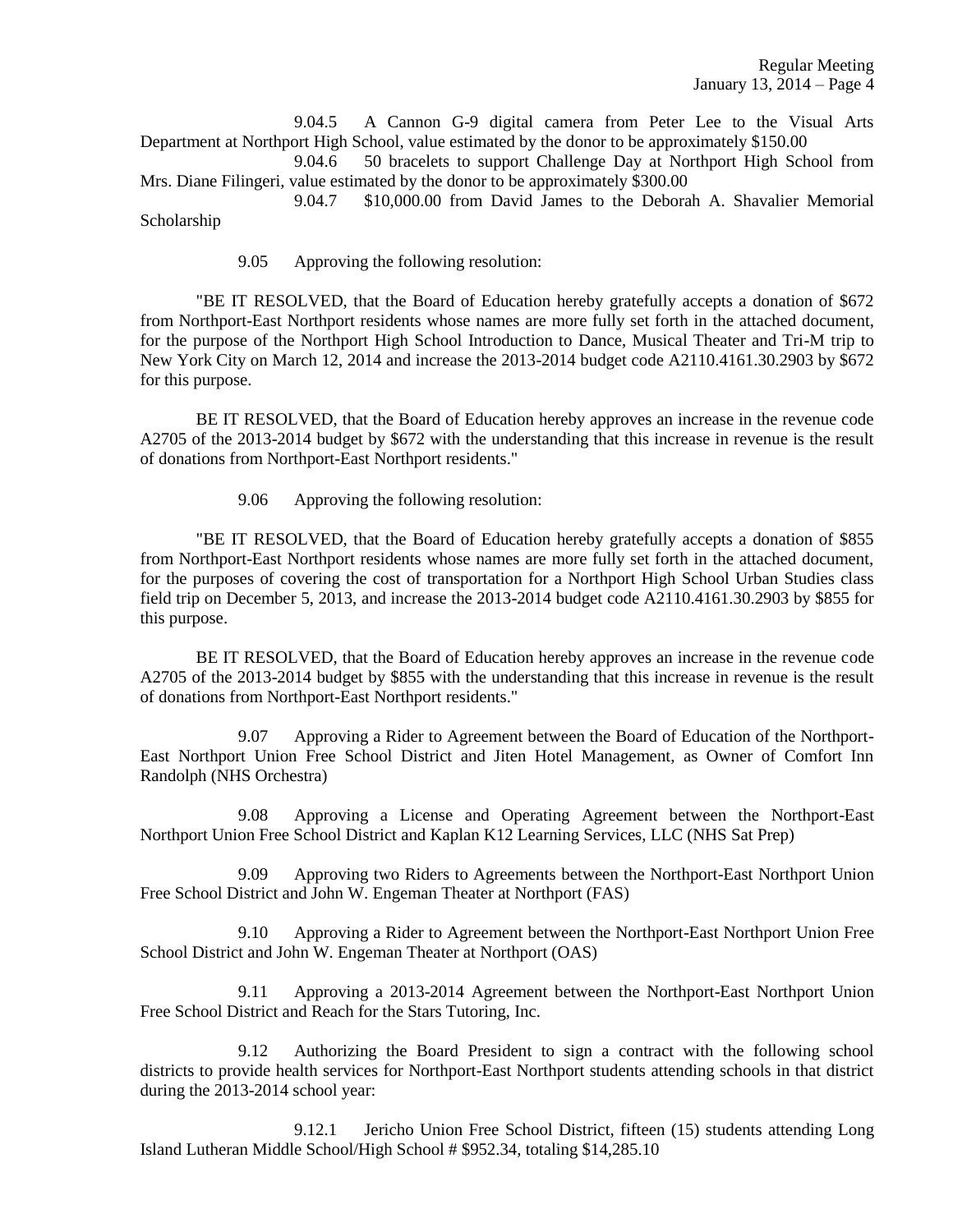9.12.2 Syosset Central School District, sixteen (16) students attending Our Lady of Mercy Academy @ \$936.74, totaling \$14,987.84

9.12.3 West Islip School District, eighteen (18) students attending St. John the Baptist High School @ \$709.56, totaling \$12,772.08

9.13 Approving a 2013-2014 Special Education Services Contract between the Board of Education of the Northport-East Northport Union Free School District and the Board of Education of the West Islip Union Free School District

9.14 Approving a 2013-2014 Special Education Services Contract between the Board of Education of the Northport-East Northport Union Free School District and the Board of Education of the Smithtown Central School District

9.15 Approving a 2013-2014 Special Education Services Contract between the Board of Education of the Northport-East Northport Union Free School District and the Board of Education of the South Huntington Union Free School District

9.16 Approving a Supplementary Education Services Agreement between the Northport-East Northport Union Free School District and Long Island Aquarium (BAS)

9.17 Approving a Supplementary Education Services Agreement between the Northport-East Northport Union Free School District and Gale Ambrosio (BAS)

9.18 Approving a Supplementary Education Services Agreement between the Northport-East Northport Union Free School District and Long Island Children's Museum (BAS)

9.19 Approving a Supplementary Education Services Agreement between the Northport-East Northport Union Free School District and Jane Ruthkowski, LLC (BAS)

9.20 Approving a Supplementary Education Services Agreement between the Northport-East Northport Union Free School District and St. James Tutoring/Education at Mather (Spec Ed)

9.21 Approving a Supplementary Education Services Agreement between the Northport-East Northport Union Free School District and American Arbitration Association (HR)

9.22 Approving a Supplementary Education Services Agreement between the Northport-East Northport Union Free School District and Positive Behavior Support Consulting & Psychological Resources, P.C. (Spec Ed)

9.23 Approving a Rider to Agreement between the Northport-East Northport Union Free School District and Schoolman Transportation System, Inc. d/b/a Classic Coach (NHS)

9.24 Approving a Reservation and Contract for Services between the Northport-East Northport Union Free School District and Sweetbriar Nature Center (OAS)

9.25 Approving the Revenue Budget Status and Appropriation Status Reports for the Special Aid Fund for the period July 1, 2013 to September 30, 2013

9.26 Approving the Quarterly Budget Transfer Report for the period July 1, 2013 to September 30, 2013

9.27 Approving the Appropriation Status Report for the Capital Fund for the period July 1, 2013 to September 30, 2013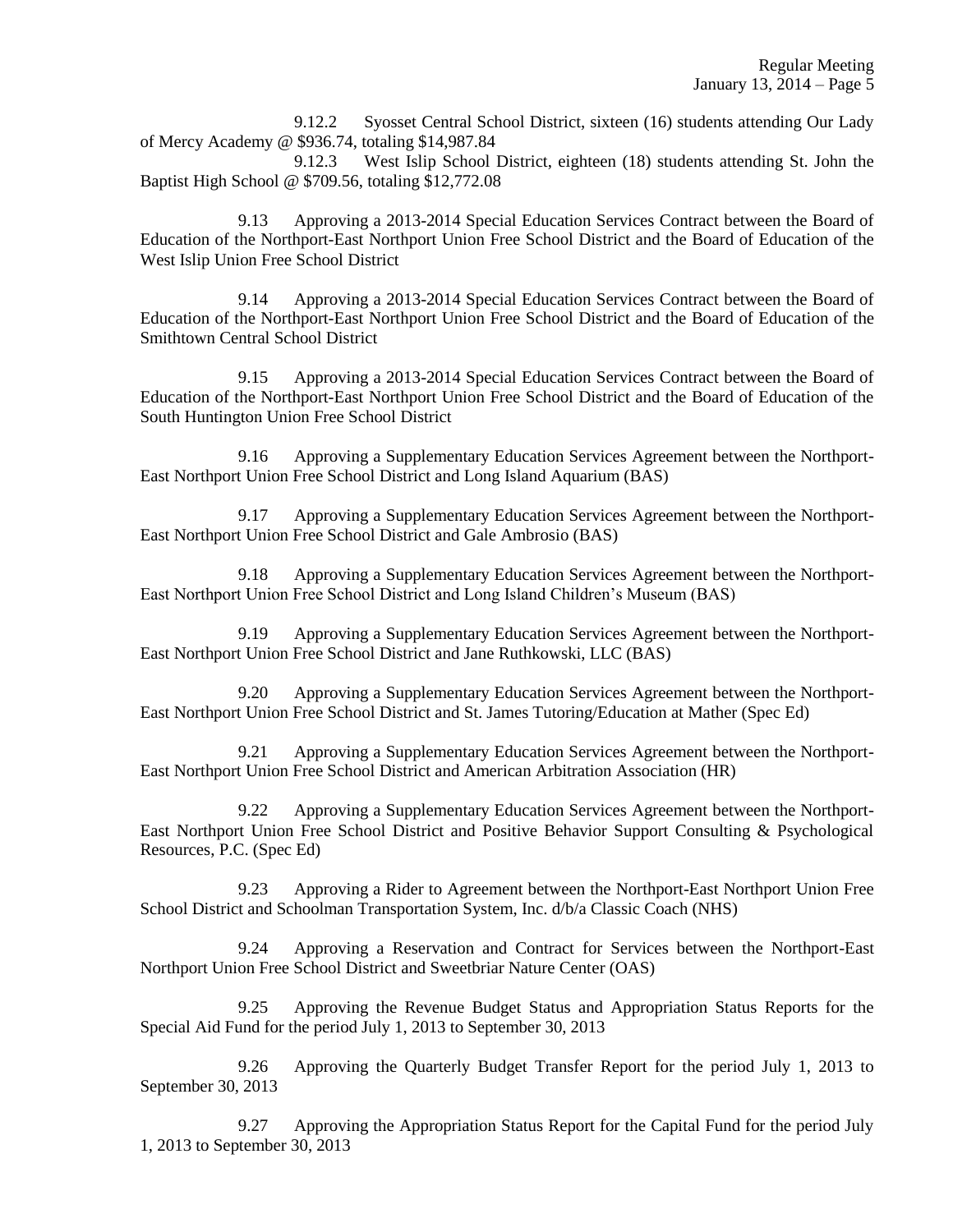9.28 Approving the Claims Auditor's Reports for Warrants and Schedule of Claims for payments dated:

October 11, 2013 (Payroll Trust & Agency Warrant), October 15, 2013 (Accounts Payable Warrant), October 25, 2013 (Payroll Trust & Agency Warrant), October 31, 2013 (Accounts Payable Warrant), October 2013 (Claims Audit Report)

9.29 Approving Claims Auditor's Report – Payroll Audit for the Payroll Distribution/Audit dated October 25, 2013 (NMS)

9.30 Approving Treasurer's Report and Monthly Summary of Receipts and Disbursements:

| 30, 2013                   |  | 9.30.1                                                           | Treasurer's Report for the period September 1, 2013 through September                                                                                                                                                                                                                                                                                     |  |
|----------------------------|--|------------------------------------------------------------------|-----------------------------------------------------------------------------------------------------------------------------------------------------------------------------------------------------------------------------------------------------------------------------------------------------------------------------------------------------------|--|
|                            |  | 9.30.2                                                           | Treasurer's Report for the period October 1, 2013 through October 31,                                                                                                                                                                                                                                                                                     |  |
| 2013<br>September 30, 2013 |  | 9.30.3                                                           | Monthly Summary of Receipts and Disbursements for the month ending                                                                                                                                                                                                                                                                                        |  |
|                            |  | 9.30.4                                                           | Monthly Summary of Receipts and Disbursements for the month ending                                                                                                                                                                                                                                                                                        |  |
| October 31, 2013           |  |                                                                  |                                                                                                                                                                                                                                                                                                                                                           |  |
| 9.31                       |  | Approving the following Schedule of Investments:                 |                                                                                                                                                                                                                                                                                                                                                           |  |
|                            |  | 9.31.1<br>9.31.2                                                 | Schedule of Investments as of September 30, 2013<br>Schedule of Investments as of October 31, 2013                                                                                                                                                                                                                                                        |  |
| 9.32                       |  | Approving the following Collateral Schedules:                    |                                                                                                                                                                                                                                                                                                                                                           |  |
|                            |  | 9.32.1<br>9.32.2                                                 | Collateral Schedule as of September 30, 2013<br>Collateral Schedule as of October 31, 2013                                                                                                                                                                                                                                                                |  |
| 9.33                       |  | Approving the following Bank Reconciliation Reports:             |                                                                                                                                                                                                                                                                                                                                                           |  |
|                            |  | 9.33.1<br>9.33.2                                                 | Bank Reconciliation Report for the Month ended September 30, 2013<br>Bank Reconciliation Report for the Month ended October 31, 2013                                                                                                                                                                                                                      |  |
| 9.34                       |  |                                                                  | Approving the following General Fund Projected Cash Flow Statements:                                                                                                                                                                                                                                                                                      |  |
|                            |  | 9.34.1<br>9.34.2                                                 | General Fund Projected Cash Flow Statement for the year ending 2013-<br>2014, Actual Data July 1, 2013 – September 30, 2013, Estimated Data October 1, 2013 – June 30, 2014<br>General Fund Projected Cash Flow Statement for the year ending 2013-<br>2014, Actual Data July 1, 2013 – October 31, 2013, Estimated Data November 1, 2013 – June 30, 2014 |  |
| 9.35                       |  | Approving the following School Lunch Profit and Loss Statements: |                                                                                                                                                                                                                                                                                                                                                           |  |
|                            |  | 9.35.1                                                           | School Lunch Profit and Loss Statement for the month ending September                                                                                                                                                                                                                                                                                     |  |
| 30, 2013                   |  | 9.35.2                                                           | School Lunch Profit and Loss Statement for the month ending October                                                                                                                                                                                                                                                                                       |  |
| 31, 2013                   |  |                                                                  |                                                                                                                                                                                                                                                                                                                                                           |  |

9.36 Approving the following Student Activity Account Reports for July 1, 2013 through September 30, 2013